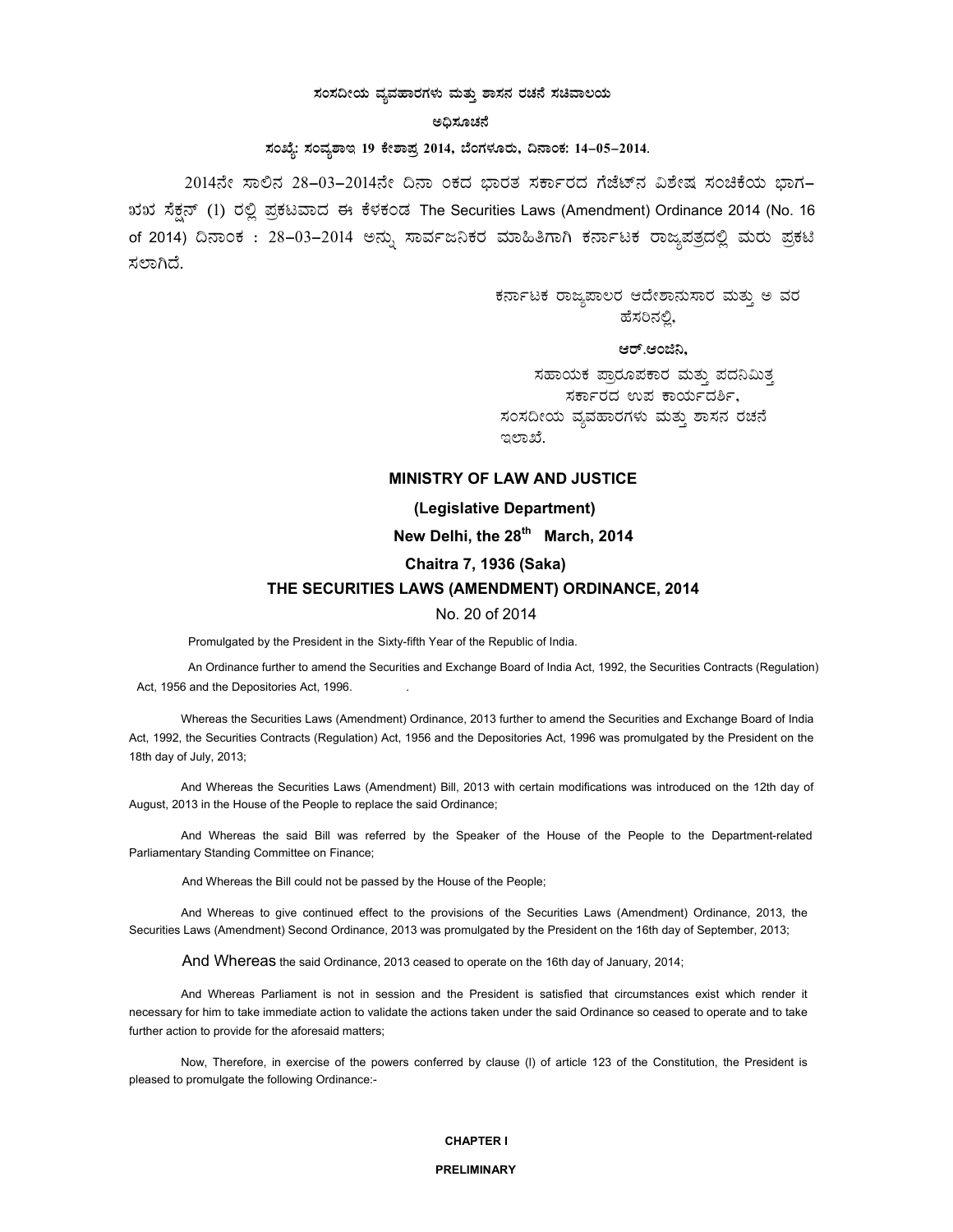**1. Short title and commencement.-** (1) This Ordinance may be called the Securities Laws (Amendment) Ordinance,

(2) Save as otherwise provided, the provisions of this Ordinance, except clause (ii) of section 5, section 6, section 15, section 18 and section 23, shall be deemed to have come into force on the 18<sup>th</sup> day of July, 2013.

(3) The provisions of clause (ii) of section 5, section 6, section 15, section 18 and section 23 of this Ordinance shall come into force at once.

#### **CHAPTER II**

### **AMENDMENTS TO THE SECURITIES AND EXCHANGE BOARD** *OF* **INDIA ACT, 1992**

**2. Amendment of section 11.-** In-section 11 of the Securities and Exchange Board of India Act, 1992 (15 of 1992) (hereafter in this Chapter referred to as the principal Act),-

(i) in sub-section (2).-

2014.

(a) for clause (ia) , the following clause shall be substituted, namely:-

"(ia) calling for information and records from any person including any bank or any other authority or board or corporation established or constituted by or under any Central or State Act which, in the opinion of the Board, shall be relevant to any investigation or inquiry by the Board in respect of any transaction in securities;";

(b) after clause (ia), the following clause shall be inserted and shall be deemed to have been inserted with effect from the 6<sup>th</sup> day of March, 1998, namely:-

"(ib) calling for information from, or furnishing information to, other authorities, whether in India or outside India, having functions similar to those of the Board, in the matters relating to the prevention or detection of violations in respect of securities laws, subject to the provisions of other laws for the time being in force in this regard:

Provided that the Board, for the purpose of furnishing any information to any authority outside India, may enter into an arrangement or agreement or understanding with such authority with the prior approval of the Central Government;";

(ii) after sub-section (4), the following sub-section shall be inserted, namely:-

"(5) The amount disgorged, pursuant to a direction issued, under section lIB or section *12A* of the Securities Contracts (Regulation) Act, 1956 (42 of 1956) or section 19 of the Depositories Act, 1996, (22 of 1996) as the case may be, shall be credited to the Investor Protection and Education Fund established by the Board and such amount shall be utilised by the Board in accordance with the regulations made under this Ordinance.".

**3. Amendment of section 11AA.-** In section 11AA of the principal Act,-

(i) in sub-section (1),-

(a) after the word, brackets and figure "sub-section (2)", the words, brackets, figure and letter "or sub-section (2A)' shall be inserted;

(b) the following proviso shall be inserted, namely:-

"Provided that any pooling of funds under any scheme or arrangement, which is not registered with the Board or is not covered under sub-section (3), involving a corpus amount of one hundred crore rupees or more shall be deemed to be a collective investment scheme.";

(ii) in sub-section (2), in the opening portion, for the word "company", the word "person" shall be substituted;

(iii) after sub-section (2), the following sub-section shall be inserted, namely.-

"(2A) Any scheme or arrangement made or offered by any person satisfying the conditions as may be specified in accordance with the regulations made under this Ordinance.";

(iv) in sub-section (3),-

.

- a) after the word, brackets and figure "sub-section (2)", the words, brackets, figure and letter "or sub-section (2A)" shall be inserted;
- (b) after clause (viii), the following clause shall be inserted, namely: ..•

"(ix) such other scheme or arrangement which the Central Government may, in consultation with the Board, notify

**4. Amendment of section 11B.-** In section lIB of the principal Act, the following Amendment of *Explanation* shall be inserted, namely:-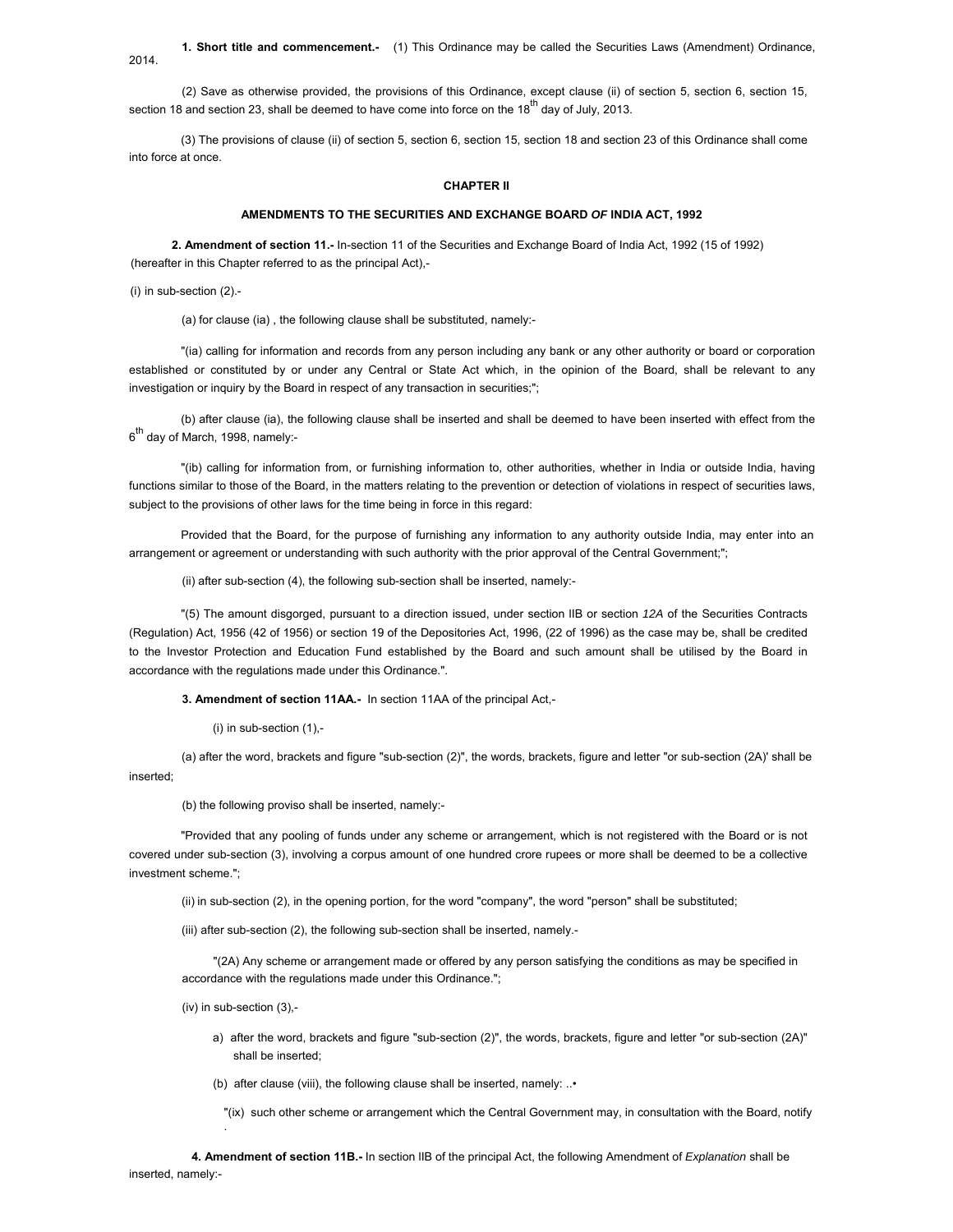*"Explanation.-For* the removal of doubts, it is hereby declared that the power to issue directions under this section shall include and always be deemed to have been included the power to direct any person, who made profit or averted loss by indulging in any transaction or activity in contravention of the provisions of this Act or regulations made thereunder, to disgorge an amount equivalent to the wrongful gain made or loss averted by such contravention.".

#### **5. Amendment of section 11C.-** In section 11C of the principal Act,-

(i) for sub-section (8), the following sub-section shall be substituted, namely:-

'(8) Where in the course of an investigation, the Investigating Authority has reason to believe that any person or enterprise, as the case may be, to whom a notice under sub-section (3) has been issued or ' might be issued,-

(a) has omitted or failed to provide the information or produce documents as required In the notice; or

(b) may not provide the information or produce documents which shall be useful for, or relevant to, the ,investigation; or

(c) may destroy, mutilate, alter, falsify or secrete the information or documents useful for, or relevant to, the investigation,

then, the Chairman may, after being satisfied that it is necessary so to do, after recording the reasons thereof in writing, authorise the Investigating Authority or any other officer of the Board (the officer. so authorised being hereinafter referred to as the authorised officer), to-

- (i) enter and search, with such assistance, as may be required, the building, place, vessel, vehicle or aircraft where such information or documents are expected or believed to be kept;
- (ii) break open the lock of any door, box, locker, safe almirah or other receptacle for exercising the powers conferred by sub-clause *(i),* where the keys thereof are not available;
- (iii) search any person who has got out of, or is about to get into, or is in, the building, place, vessel, vehicle or aircraft, if the authorised officer has reason to suspect that such person has secreted about his person any such books of account or other documents;
- (iv) require any person who is found to be in possession or control of any books of account or other documents, maintained in the form of electronic record, to provide the authorised officer the necessary facility to inspect such books of account or other documents.

*Explanation.-* For the purposes of this sub-clause, the expression "electronic record" shall have the meaning assigned to it in clause (t) of sub-section (1) of section 2 of the Information Technology Act, 2000 ; (21 of 2000)

- (v) seize any such books of account or other documents found as a result of such search;
- (vi) place marks of identification on any books of account or other documents or make or cause to be made extracts or copies therefrom;
- (vii) record on oath the statement of any person who is found to be in possession or in control of the information or documents referred to in sub-clauses (i), (iii) and (iv).';
- (ii) after sub-section (8), the following sub-section shall be inserted, namely:-

"(8A) The authorised officer may requisition the services of any police officer or any officer of the Central Government, or of both, to assist him for all or any of the purposes specified in sub-section (8) and it shall be the duty of every such officer to comply with such requisition.";

(iii) for sub-section (9), the following sub-section shall be substituted, namely:-

"(9) The Board may make regulations in relation to any search or seizure under this section; and in particular, without prejudice to the generality of the foregoing power, such regulations may provide for the procedure to be followed by the authorised Officer-

(a) for obtaining ingress into any building, place, vessel, vehicle or aircraft to be searched where free ingress thereto is not available;

(b) for ensuring safe custody of any books of account or other documents or assets seized.";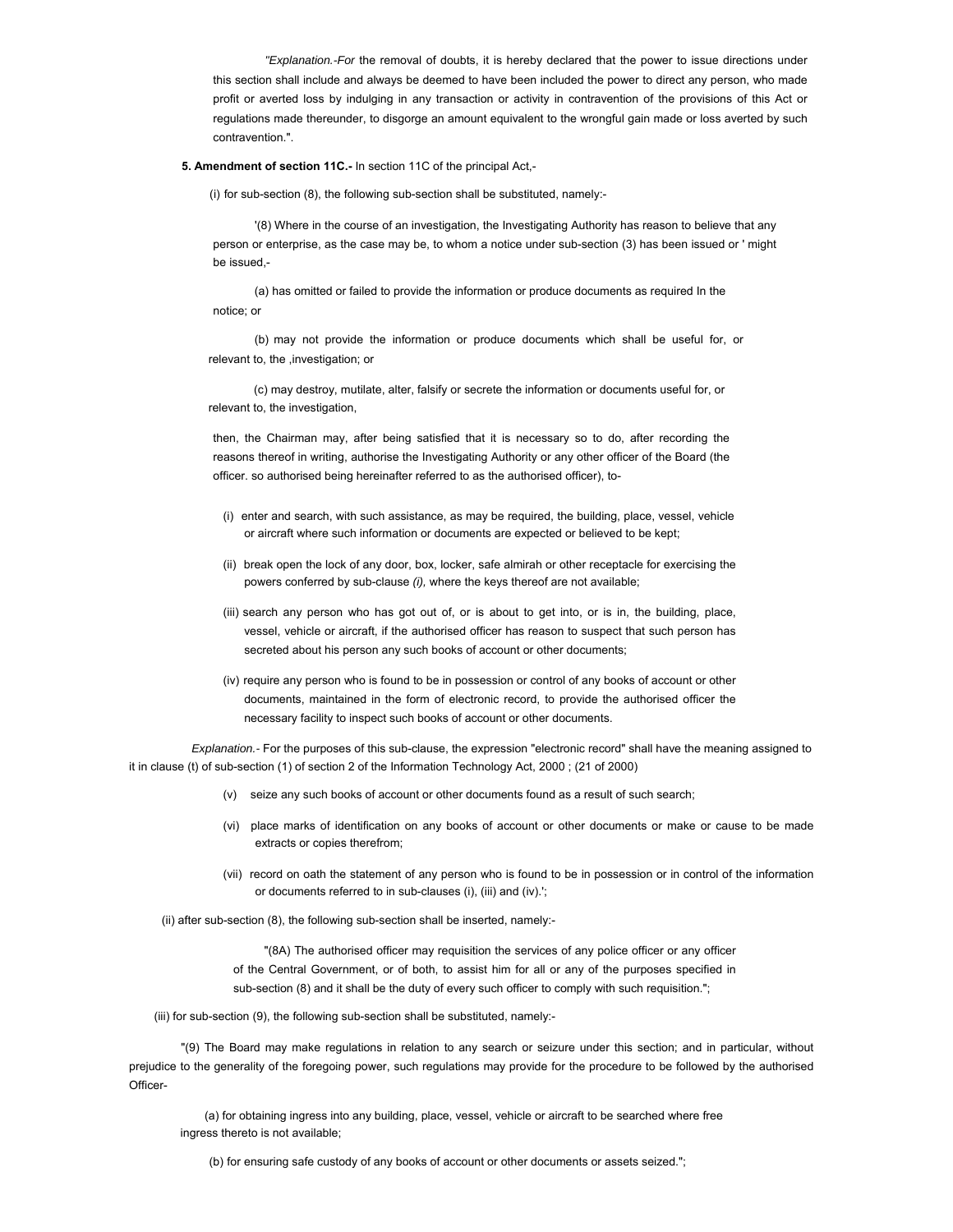(iv) in sub-section (10), the words "and inform the Magistrate. of such return" shall be omitted.

**6. Amendment of section 15-1.-** In section 15-1 of the principal Act, after sub-section (2), the following sub-section shall be inserted, namely:-

"(3) The Board may call for and examine the record of any proceedings under this section and if it considers that the order passed by the adjudicating officer is erroneous to the extent it is not in the interests of the securities market, it may, after making or causing to be made such inquiry as it deems necessary, pass an order enhancing the quantum of penalty, if the circumstances of the case so justify:

Provided that no such order shall be passed unless the person concerned has been given an opportunity of being heard in the matter:

Provided further that nothing contained in this sub-section shall be applicable after an expiry of a period of three months from the date of the order passed by the adjudicating officer or disposal of the appeal under section 15T, whichever is earlier.".

**7. Insertion of new section 15JB.-** After section l5JA of the principal Act, the following section shall be inserted and shall be deemed to have been inserted with effect from the'  $20<sup>th</sup>$  day of April, 2007, namely:-

**"15JB. Settlement of administrative and civil proceedings.- (**1) Notwithstanding anything contained in any other law for the time being in force, any person, against whom any proceedings have beeninitiated or may be initiated under section 11, section 11B, section 11D, sub-section (3) of section 12 or section 15-I, may file an application in writing to the Board proposing for settlement of the proceedings initiated or to be initiated for the alleged defaults.

(2) The Board may, after taking into consideration the nature, gravity and impact of defaults, agree to the proposal for settlement, on payment of such sum by the defaulter or on such other terms as may be determined by the Board in accordance with the regulations made under this Ordinance.

(3) The settlement proceedings under this section shall be conducted in accordance: with the procedure specified in the regulations made under this Ordinance.

(4) No appeal shall lie under section 15T against any order passed by the Board or adjudicating officer, as the case may be, under this section.".

**8. Amendment of section 15T.-** In section 15T of the principal Act, sub-section (2) shall be omitted.

**9. Amendment of section 26.-** In section 26 of the principal Act, sub-section (2) shall be omitted.

**10. Insertion of new sections 26A, 26B, 26C, 26D and 26E.-** After section 26 of the principal Act, the following sections shall be inserted, namely:-

**"26A. Establishment of Special Courts.-** (1) The Central Government may, for the purpose of providing speedy trial of offences under this Act, by notification, establish or designate as many Special Courts as may be necessary.

(2) A Special Court shall consist of a single judge who shall be appointed by the Central Government with the concurrence of the Chief Justice of the High Court within whose jurisdiction the judge to be appointed is working.

(3) A person shall not be qualified for appointment as a judge of a Special Court unless he is, immediately before such appointment, holding the office of a Sessions Judge or an Additional Sessions Judge, as the case may be.

**26B. Offences triable by Special Courts.-** Notwithstanding anything contained in the Code of Criminal Procedure, 1973, (2 of 1974) all offences under this Act committed prior to the date of commencement of the Securities Laws (Amendment) Ordinance, 2014 or on or after the date of such commencement, shall *be* taken cognizance of and tried by the Special Court established for the area in which the offence is committed or where there are more Special Courts than one for such area, by such one of *them* as may be specified in this behalf by the High Court concerned.

**26C**. **Appeal and revision.-** The High Court may exercise, so far as may be applicable, all the powers conferred by Chapters XXIX and XXX of the Code of Criminal Procedure, 1973 (2 of 1974) on a High Court, as if a Special Court within the local limits of the jurisdiction of the High Court were a Court of Session trying cases within the local limits of the jurisdiction of the High Court.

**26D. Application of Code to proceedings before Special Court.-** (1) Save as otherwise provided in this Act, the provisions of the Code of Criminal Procedure, 1973 (2 of 1974) shall apply to the proceedings before a Special Court and for the purposes of the said provisions, the Special Court shall be deemed to be a Court of Session and the person conducting prosecution before a Special Court shall be deemed to be a Public Prosecutor within the meaning of clause (u) of section 2 of the Code of Criminal Procedure, 1973.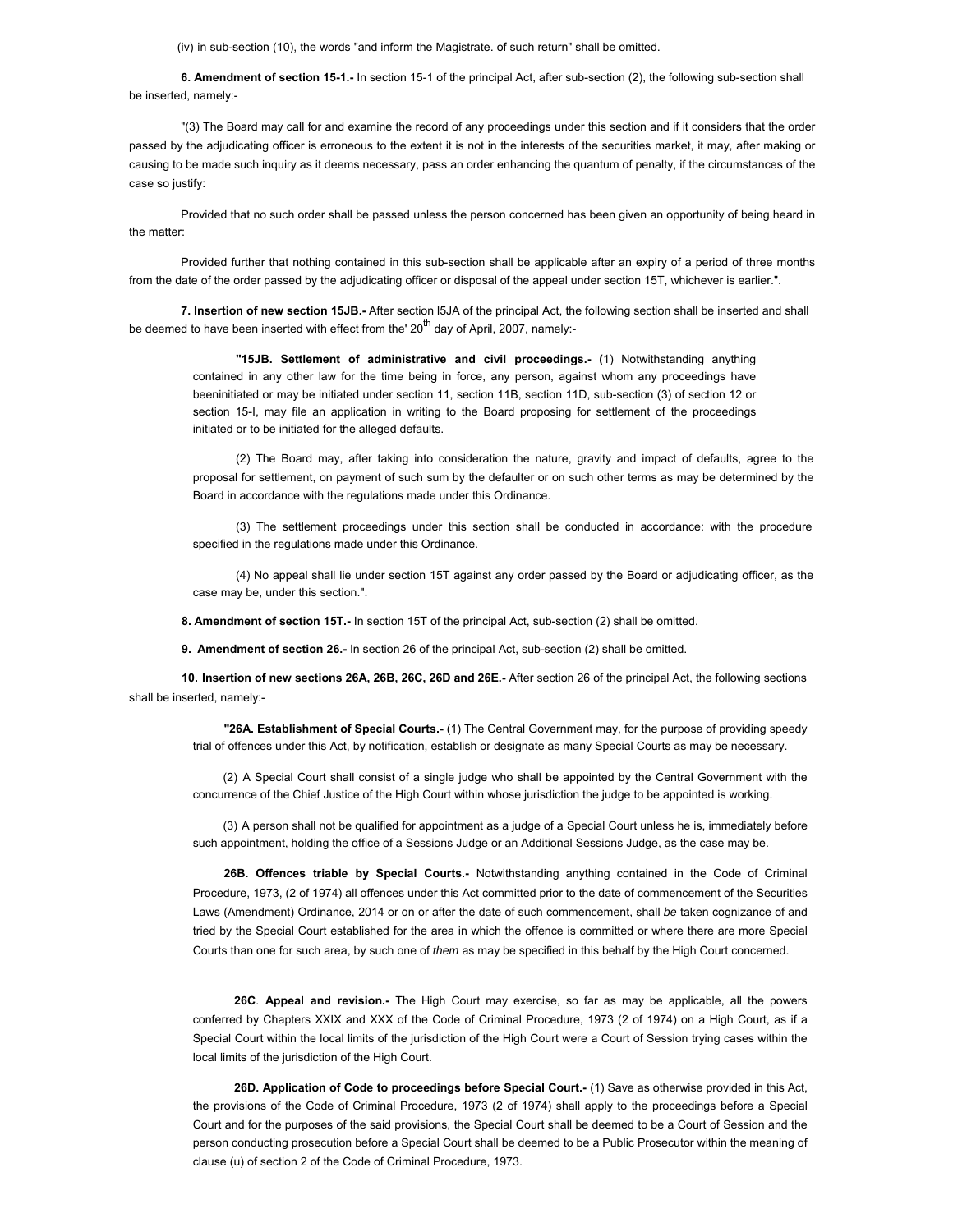(2) The person conducting prosecution referred to in subsection (1) should have been in practice as an Advocate for not less than seven years or should have held a post, for a period of not less than seven years, under the Union or a State, requiring special knowledge of law.

**26E. Transitional provisions.-** Any offence committed under this Act which is triable by a Special Court shall, until a Special Court is established, be taken cognizance of and tried by a Court of Session exercising jurisdiction over the area, notwithstanding anything contained in the Code of Criminal Procedure, 1973: (2 of 1974)

Provided that nothing contained in this section shall affect the powers of the High Court under section 407 of the Code of Criminal Procedure, 1973 (2 of 1974) to transfer any case or class of cases taken cognizance by a Court of Session under this section." .

11. **Insertion of new section 28A.-** After section 28 of the principal Act, the following section shall be inserted,namely:-

**28A. Recovery of amounts.-** (1) If a person fails to pay the penalty imposed by the adjudicating officer or fails to comply with any direction of the Board for refund of monies or fails to comply with a direction of disgorgement order issued under section 11B or fails to pay any fees due to the Board, the Recovery Officer may draw up under his signature a statement in the specified form specifying the amount due from the person (such statement being hereafter in this Chapter referred to as certificate) and shall proceed to recover from such person the amount specified in the certificate by one or more of the following modes, namely:-

- (a) attachment and sale of the person's movable property;
- (b) attachment of the person's bank accounts';
- (c) attachment and sale of the person's immovable property;
- (d) arrest of the person and his detention in prison;
- (e) appointing a receiver for the management of the person's movable and immovable properties,

and for this purpose, the provisions of sections 221 to 227, 228A, 229,232, the Second and Third Schedules to the Income-tax Act, 1961 and the Income-tax (Certificate Proceedings) Rules, 1962, (43 of 1961) as in force from time to time, in so far as may be, apply with necessary modifications as if the said provisions and the rules made thereunder were the provisions of this Act and referred to the amount due under this Ordinance instead of to income-tax under the Income-tax Act, 1961.

**Explanation 1.-** For the purposes of this sub-section, the person's movable or immovable property or monies held in bank accounts shall include any property or monies held in bank accounts which has been transferred directly or indirectly on or after the date when the amount specified in certificate had become due, by the person to his spouse or minor child or son's wife or son's minor child, otherwise than for adequate consideration, and which is held by, or stands in the name of, any of the persons aforesaid; and so far as the movable or immovable property. or monies held in bank accounts so transferred to his minor child or his son's minor child is concerned, it shall, even after the date of attainment of majority by such minor child or son's minor child, as the case may be, continue to be included in the person's movable or immovable property or monies held in bank: accounts for recovering any amount due from the person under this Ordinance.

**Explanation 2.-** Any reference under the provisions of the Second and Third Schedules to the Income-tax Act, 1961 (43 of 1961) and the Income-tax (Certificate Proceedings) Rules, 1962 to the assessee shall be construed as a reference to the person specified in the certificate.

**Explanation 3.-** Any reference to appeal in Chapter XVIID and the Second Schedule to the Income-tax Act, 1961, (43 of 1961) shall be construed as a reference to appeal before the Securities Appellate Tribunal under section 15T of this Act.

(2) The Recovery Officer shall be empowered to seek the assistance of the local district administration while exercising the powers under sub-section (1).

(3) Notwithstanding anything contained in any other law for the time being in force, the recovery of amounts by a Recovery Officer under sub-section (1), pursuant to noncompliance with any direction issued by the Board under section 11B, shall have precedence over any other claim against such person.

(4) For the purposes of sub-sections (1), (2) and (3), the expression "Recovery Officer" means any officer of the Board who may be authorised, by general or special order in writing, to exercise the powers of a Recovery Officer. ' .

**12. Amendment of section 30.-** In section 30 of the principal Act, in sub-section (2),-

(i) after clause (c), the following clauses shall be inserted, namely:-

"( ca) the utilisation of the amount credited under 'subsection (5) of section 11;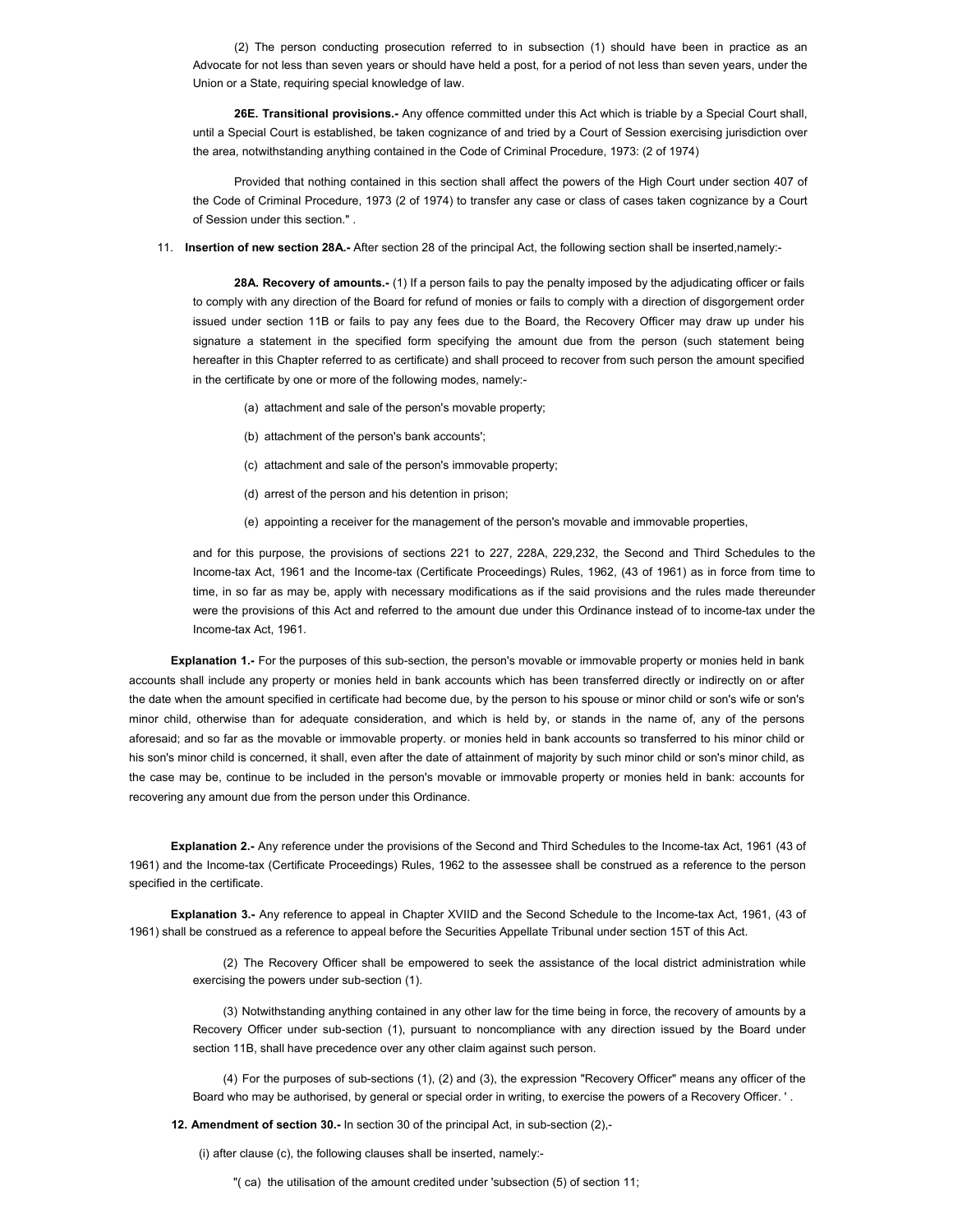- (cb) the fulfilment of other conditions relating to collective investment scheme under sub-section (2A) of section  $11AA$
- (cc) the procedure to be followed by the authorised officer for search or seizure under sub-section (9) of section 11C;";
- (ii) after clause (d), the following clauses shall be inserted, namely:-

"(da) the terms determined by the Board for settlement of proceedings under sub-section (2) and the procedure for conducting of settlement proceedings under sub-section

- (3) of section 15JB;
	- (db) any other matter which is required to be, or may be, specified by regulations or in respect of which provision is to be made by regulations.".

**13. Insertion of new section 34A.-** After section 34 of the principal Act, the following section shall be inserted, namely.-

"34A. Any act or thing done or purporting to have been done under the principal Act, in respect of calling for information from, or furnishing information to, other authorities, whether in India or outside India, having functions similar to those of the Board and in respect of settlement of administrative and civil proceedings, shall, for all purposes, be deemed to be valid and effective as if the amendments made to the principal Act had been in force at all material times.".

### **CHAPTER III**

## **AMENDMENTS TO THE SECURITIES CONTRACTS (REGULATION) ACT, 1956**

**14. Amendment of section 12A.-** In section 12A of the Securities Contracts "'(Regulation) Act, 1956 (42 of 1956) (hereafter in this Chapter referred to as 'the principal (42 of 1956). Act, the following Explanation shall be inserted, namely:-

> **"Explanation.-** For the removal of doubts, it is hereby declared that power to issue directions under this section shall include and always be deemed to have been included the power to direct any person, who made profit or averted loss by indulging in any transaction or activity in contravention of the provisions of this Act or regulations made thereunder, to disgorge an amount equivalent to the wrongful gain made or loss averted by such contravention.".

**15. Amendment of section 23-1.- In section 23-**1 of the principal Act, after sub-section (2), the following sub-section shall be inserted, namely:-

> "(3) The Board may call for and examine the record of any proceedings under this section and if it considers that the order passed by the adjudicating officer is erroneous to the extent it is not in the interests of the securities market, it may, after making or causing to be made such inquiry as it deems necessary, pass an order enhancing the quantum of penalty, if the circumstances of the case so justify:

> Provided that no such order shall be passed unless the person concerned has been given an opportunity of being heard in the matter:

> Provided further that nothing contained in this sub-section shall be applicable after .an expiry of a period of three months from the date of the order passed by the adjudicating officer or disposal of the appeal under section 23L, whichever is earlier. "

**16. Insertion of new section 23JA.-** After section 23J of the principal Act, the following section shall be inserted and shall be deemed to have been inserted with effect from the  $20<sup>th</sup>$  day of April, 2007, namely:-

> **"23JA. Settlement of administrative and civil proceedings.-** (1) Notwithstanding anything contained in any other law for the time being in force, any person, against whom any proceedings have been initiated or may be initiated under section 12A or section 23-1, may file an application in writing to the Board proposing for settlement of the proceedings initiated or to be initiated for the alleged defaults.

> (2) The Board may, after taking into consideration the nature, gravity and impact of defaults, agree to the proposal for settlement, on payment of such sum by the defaulter or on such other terms as may be determined by the Board in accordance with the regulations made under the Securities and Exchange Board of India Act, 1992. (15 of 1992).

> (3) For the purpose of settlement under this section, the procedure as specified by the Board under the Securities and Exchange Board of India Act, 1992 shall apply. (15 of 1992).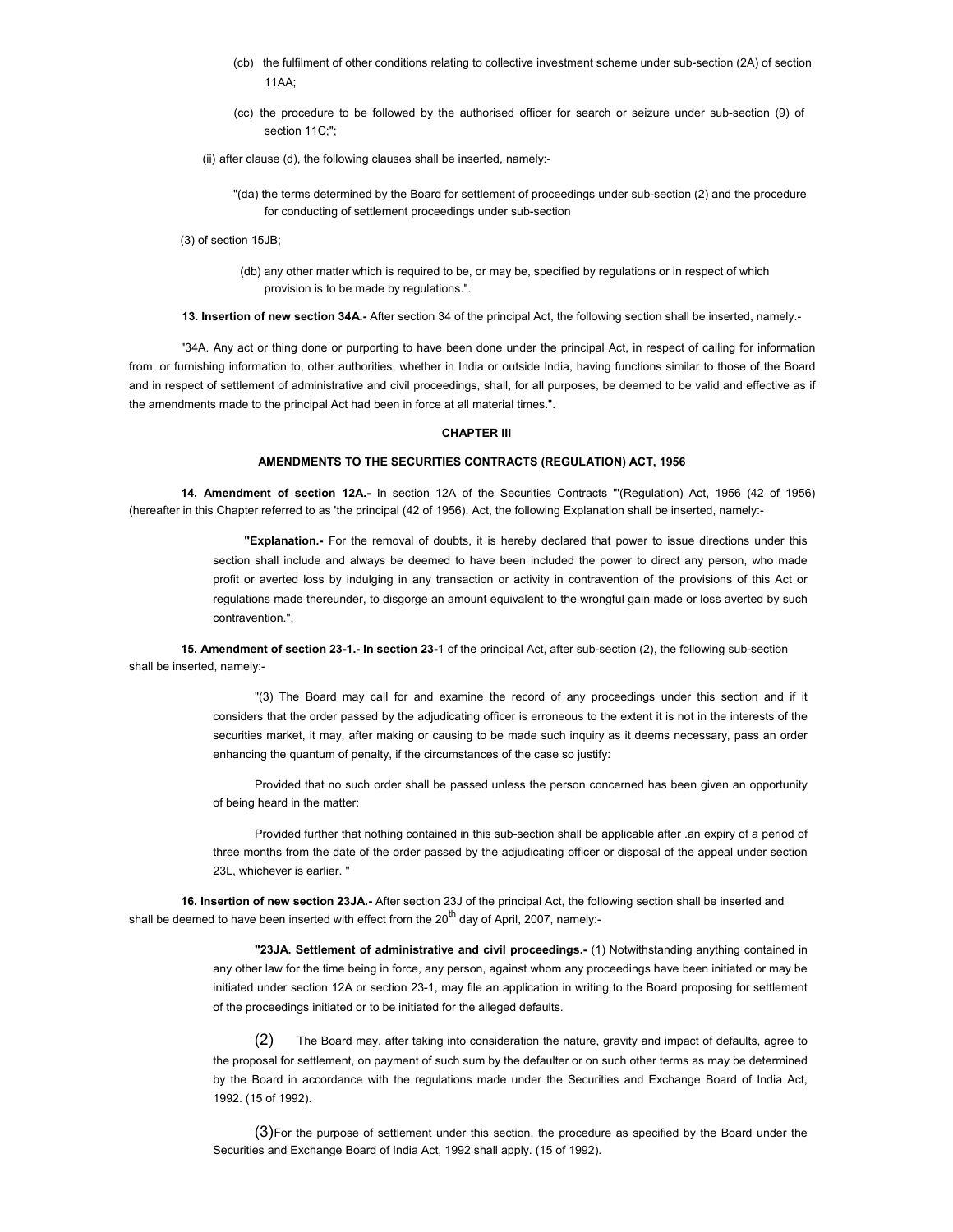(4) No appeal shall lie under section 23L against any order passed by the Board or the adjudicating officer, as the case may be, under this section.".

**17. Insertion of new section 23JB.-**After section 23JA of the principal Act as so inserted, the following section shall be inserted, namely:-

> **'23JB. Recovery of amounts.-** (1) If a person fails to pay the penalty imposed by the adjudicating officer or fails to comply with a direction of disgorgement order issued under section 12A or fails to pay any fees due to the Board, the Recovery Officer may draw up under his signature a statement in the specified form specifying the amount due from the person (such statement being hereafter in this Chapter referred to as certificate) and shall proceed to recover from such person the amount specified in the certificate by one or more of the following modes, namely:-

- (a) attachment and sale of the person's movable property;
- (b) attachment of the person's bank accounts;
- (c) attachment and sale of the person's immovable property;
- (d) arrest of the person and his detention in prison;
- (e) appointing a receiver for the management of the person's movable and immovable properties,

and for this purpose, the provisions of sections 221 to 227, 228A, 229, 232, the Second and Third Schedules to the Income-tax Act, 1961 (43 of 1961) and the Income-tax (Certificate Proceedings) Rules, 1962, as in force from time to time, in so far as may be, 'apply with necessary modifications as if the said provisions and the rules thereunder were the provisions of this Act and referred to the amount due under this Ordinance instead of to income-tax under the Income-tax Act, 1961.

**Explanation 1.-** For the purposes of this sub-section, the person's movable or immovable property or monies held in bank accounts shall include any property or monies held in bank accounts which has been transferred, directly or indirectly on or after the date when the amount specified in certificate had become due, by the person to his spouse or minor child or son's wife or son's minor child, otherwise than for adequate consideration, and which is held by, or stands in the name of, any of the persons aforesaid; and so far as the movable or immovable property or monies held in bank accounts so transferred to his minor child or his son's minor child is concerned, it shall, even after the date of attainment of majority by such minor child or son's minor child, as the case may be, continue to be included in the person's movable or immovable property or monies held in bank accounts for recovering any amount due from the person under this Ordinance.

**Explanation 2.-** Any reference under the provisions of the Second and Third Schedules to the Income-tax Act, 1961 and the Income-tax (Certificate Proceedings) Rules, 43 of 1961. 1962 to the assessee shall be construed as a reference to the person specified in the certificate.

**Explanation 3.-** Any reference to appeal in Chapter XVIID and the Second Schedule to the Income-tax Act, 1961, (43 of 1961) shall be construed as a reference to appeal before the Securities Appellate Tribunal under section 23L of this Act.

(2) The recovery officer shall be empowered to seek the assistance of the local district administration while exercising the powers under sub-section (1).

(3) Notwithstanding anything contained in any other law for the time being in force, the recovery of amounts by a Recovery Officer under sub-section (1), pursuant to noncompliance with any direction issued by the Board under section 12A, shall have precedence over any other claim against such person.

(4) For the purposes of sub-sections (1), (2) and (3), the expression "Recovery Officer" means any officer of the Board who may be authorised, by general or special order in writing to exercise the powers of a Recovery Officer.'.

**18. Amendment of section 23L.-** In section 23L of the principal Act, in sub-section (I),after the word, figure and letter "section 4B", the words, brackets, figures and letter "or sub-section (3) of section 23-I" shall be inserted.

**19. Amendment of section 26.-** In section 26 of the principal Act, sub-section (2) shall be omitted.

**20. Insertion of new sections 26A, 26B, 26C, 26D and 26E.-** After section 26 of the principal Act, the following sections shall be inserted, namely:-

**"26A. Establishment of Special Courts.-** (1) The Central Government may, for the purpose of providing speedy trial of offences under this Act, by notification, establish or designate as many Special Courts as may be necessary.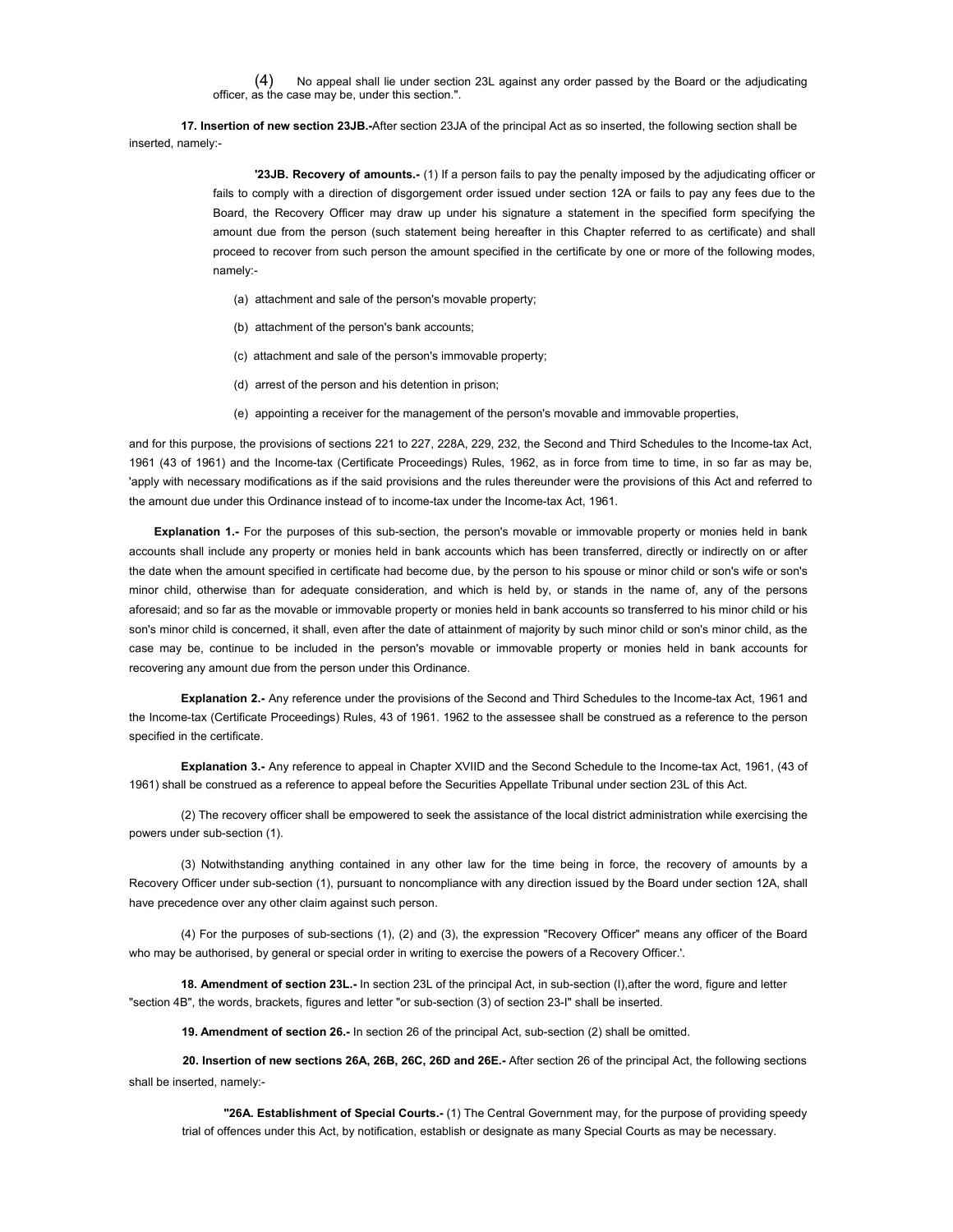(2) A Special Court shall consist of a single judge who shall be appointed by the Central Government with the concurrence of the Chief Justice of the High Court Within whose jurisdiction the judge to be appointed is working.

(3) A person shall not be qualified for appointment as a judge of a Special Court unless he is, immediately before such appointment, holding the office of a Sessions Judge or an Additional Sessions Judge, as the case may be.

**26B. Offences triable by Special Courts.-** Notwithstanding anything contained in the Code of Criminal Procedure,. 1973, (2 of 1974) all offences under this Act committed prior to the date of commencement of the Securities Laws (Amendment) Ordinance, 2014 or on or after the date of such commencement, shall be taken cognizance of and tried by the Special Court established for the area in which the offence is committed or where there are more Special Courts than one for such area, by such one of them as may be specified in this behalf by the High Court concerned.

**26C. Appeal and Revision.-** The High Court may exercise, so far as may be applicable, all the powers conferred by Chapters XXIX- and :xxx of the Code of Criminal Procedure, 1973 (2 of 1974) on a High Court, as if a Special Court within the local limits of the jurisdiction of the High Court were a Court of Session trying cases within the local limits of the jurisdiction of the High Court.

**26D. Application of Code to proceedings before Special Court.-** (1) Save as otherwise provided in this Act, the provisions of the Code of Criminal Procedure, 1973 (2 of 1974) shall apply to the proceedings before a Special Court and for the purposes of the said provisions, the Special Court shall be deemed to be a Court of Session and the person conducting prosecution before a Special Court shall be deemed to be a Public Prosecutor within the meaning of clause (u) of section 2 of the Code of Criminal Procedure, 1973.

(2) The person conducting prosecution referred to in subsection (1) should have been in practice as an Advocate for not less than seven years or should have held a post, for a period of not less than seven years, under the Union or a State, requiring special knowledge of law.

**26E. Transitional provisions.-** Any offence committed under this Act, which is triable by a Special Court shall,' until a Special Court is established, be taken cognizance of and tried by a Court of Session exercising jurisdiction over the area, notwithstanding anything contained in the Code of Criminal Procedure, 1973. (2 of 1974)

Provided that nothing contained in this section shall affect the powers of the High Court under section 407 of the Code to transfer any case or class of cases taken cognizance by a Court of Session under this section.".

**21. Insertion of new section 32.-** After section 31 of the principal Act, the following section shall be inserted, namely:-

**"32. Validation of certain acts.-** Any act or thing done or purporting to have been done under the principal Act, in respect of settlement of administrative and civil proceedings, shall, for all purposes, be deemed to be valid and effective as if the amendments made to the principal Act had been in force at all material times.".

### **CHAPTER IV**

### **AMENDMENTS TO THE DEPOSITORIES ACT, 1996**

**22. Amendment of section 19.-** In section 19 of the Depositories Act, 1996 (22 of 1996) (hereafter in this chapter referred to as the principal Act), the following Explanation shall be inserted, namely:-

"Explanation.- For the removal of doubts, it is hereby declared that power to issue directions under this section shall include and always be deemed to have been included the power to direct any person, who made profit or averted loss by indulging in any transaction or activity in contravention of the provisions of this Act or regulations made thereunder to disgorge an amount equivalent to the wrongful gain made or loss averted by such contravention.".

**23. Amendment of section 19H.-** In section 19H of the principal Act, after sub-section (2), the following sub-section shall be inserted, namely:-

"(3) The Board may call for and examine the record of any proceedings under this section and if it considers that the order passed by the adjudicating officer is erroneous to the extent it is not in the interests of the securities market, it may, after making or causing to be made such inquiry as it deems necessary, pass an order enhancing the quantum of penalty, if the circumstances of the case so justify:

Provided that no such order shall be passed unless the person concerned has been given an opportunity of being heard in the matter: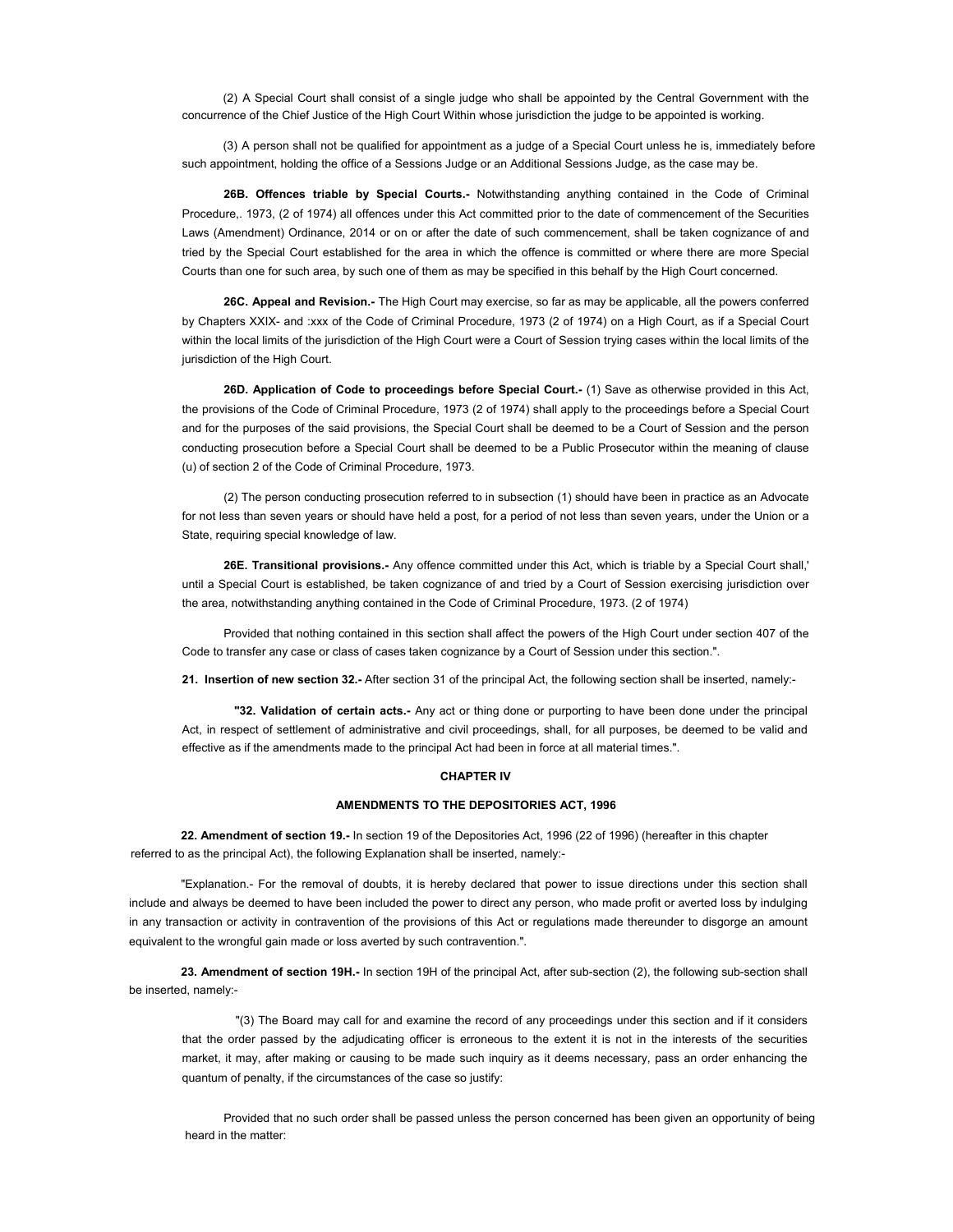Provided further that nothing contained in this sub-section shall be applicable after an expiry of a period of three months from the date of the order passed by the adjudicating officer or disposal of the appeal under section 23A, whichever is earlier.".

**24. Insertion of new section 19-1A.-** After section 19-1 of the principal Act, the following section shall be inserted and shall be deemed to have been inserted with effect from the 20th day of April, 2007, namely:-

**"19-1A. Settlement of Administrative and Civil Proceedings.-** (1) Notwithstanding anything contained in any other law for the time being in force, any person, against whom any proceedings have been initiated or may be initiated under section 19 or section 19H, as the case may be, may file an application in writing to the Board proposing for settlement of the proceedings initiated or to be initiated for the alleged defaults.

(2) The Board may, after taking into consideration the nature, gravity and impact of defaults, agree to the proposal for settlement, on payment of such sum by the defaulter or on such other terms as may be determined by the Board in accordance with the regulations made under the Securities and Exchange Board of India Act, 1992. (15 of 1992)

(3) For the purpose of settlement under this section, the procedure as specified by the Board under the Securities and Exchange Board of India Act, 1992 (15 of 1992) shall apply.

(4) No appeal shall lie under section 23A against any order passed by the Board or the adjudicating officer under this section.".

**25. Insertion of new section 19-1B.-**After section 19-IA of the principal Act as so inserted, the following shall be inserted, namely:-

**'19-IB. Recovery of amounts.-** (1) If a person fails to pay the penalty imposed by the adjudicating officer or fails to comply with a direction of disgorgement order issued under section 19 or fails to pay' any fees due to the Board, the Recovery Officer may draw up under his signature a statement in the specified form specifying the amount due from the person (such statement being hereafter in this Chapter referred to as certificate) and shall proceed to recover from such person the amount specified in the certificate by one or more of the following modes, namely: -

(a) attachment and sale of the person's movable property; (b) attachment of the person's bank accounts;

- (c) attachment of the person's immovable property;
- (d) arrest of the person and his detention in prison;
- (e) appointing a receiver for the management of the person's movable and immovable properties,

and for this purpose, the provisions of sections 221 to 227, 228A, 229, 232, the Second and Third Schedules to the Income-tax Act, 1961 and the Income-tax (Certificate Proceedings) Rules, 1962, (43 of 1961) as in force from time to time, in so far as may be, apply with necessary-modifications as if the said provisions and the rules thereunder were the provisions of this Act and referred to the amount due under this Ordinance instead of to income-tax under the Income-tax Act, 1961.

**Explanation 1.-** For the purposes of this sub-section, the person's movable or immovable property or monies held in bank. accounts shall include any property or monies held in bank. accounts which has been transferred, directly or indirectly on or after the date when the amount specified in certificate had become due, by the person to his spouse or minor child or son's wife or son's minor child, otherwise than for adequate consideration, 'and which is held by, or stands in the name of, any of the persons aforesaid; and so far as the movable or immovable property or monies held in bank. accounts so transferred to his minor child or his son's minor child is concerned, it shall, even after the date of attainment of majority by such minor child or son's minor child, as the case may be, continue to be included in the person's movable or immovable property or monies held in bank accounts for recovering any amount due from the person under this Ordinance.

**Explanation 2. -** Any reference under the provisions of the Second and Third Schedules to the Income-tax Act, 1961 (43 of 1961) and the Income-tax (Certificate Proceedings) Rules, 1962 to the assessee shall be construed as a reference to the person specified in the certificate.

*Explanation* **3.-** Any reference to appeal in Chapter XVIID and the Second Schedule to the Income-tax -Act, 1961, (43 of 1961) shall be construed as a reference to appeal before Securities Appellate Tribunal under section 23A of this Act.

(2) The recovery officer shall be empowered to seek the assistance of the local district administration while exercising the powers under sub-section (1).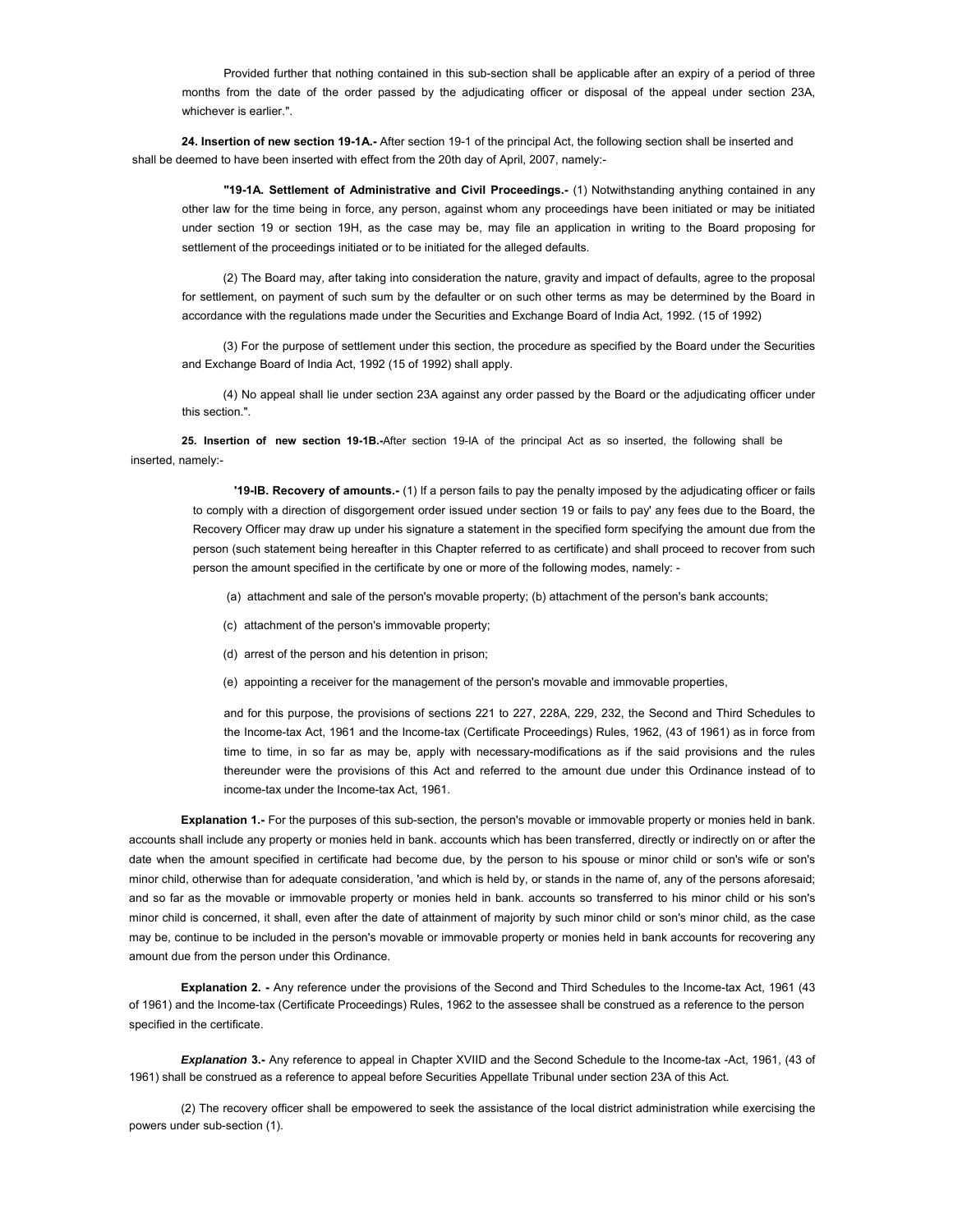(3) Notwithstanding anything contained, in any other law for the time being in force, the recovery of amounts by a Recovery Officer under sub-section (1), pursuant to non-compliance with any direction issued by the Board under section 19, shall have precedence over any other claim against such person.

(4) For the purposes of sub-sections (1), (2) and (3), the expression "Recovery Officer" means any officer of the Board who may be authorised, by general or special order in writing, to exercise the powers of a Recovery Officer.

**26. Amendment of section 22.-** In section 22 of the principal Act, sub-section (2) shall be omitted.

**27. Insertion of new sections 22C, 22D, 22E, 22F and 22G.-** After section 22B of the principal Act, the following sections shall be inserted, namely:-

**"22C. Establishment of Special Courts.-** (1) The Central Government may, for the purpose of providing speedy trial of offences under this Act, by notification, establish or designate as many Special Courts as may be necessary.

(2) A Special Court shall consist of a single judge who shall be appointed by the Central Government with the concurrence of the Chief Justice of the High Court within whose jurisdiction the judge to be appointed is working.

(3) A person shall not be qualified for appointment as a judge of a Special Court unless he is, immediately before such appointment, holding the office of a Sessions Judge or an Additional Sessions Judge, as the case may be.

**22D. Offences triable by Special Courts.-** Notwithstanding anything contained in the Code of Criminal Procedure, 1973, a (2 of 1974) all offences under this Act committed prior to the date of commencement of the Securities Laws (Amendment) Ordinance, 2014 or on or after the date of such commencement, shall be taken cognizance of and tried by the Special Court established for the area in which the offence is committed or where there are more Special Courts than one for such area, by such one of them as - may be specified in this behalf by the High Court concerned.

**22E. Appeal and Revision.-** The High Court may exercise, so far as may be applicable, all the powers conferred by Chapters XXIX and XXX of the Code of Criminal Procedure, 1973 (2 of 1974) on a High Court, as if a Special Court within the local limits of the jurisdiction of the High Court were a Court of Session trying cases within the local limits of the jurisdiction of the High Court.

**22F. Application of Code of proceedings before Special Court.-** (1) Save as otherwise provided in this Act, the provisions of the Code of Criminal Procedure, 1973 (2 of 1974) shall apply to the proceedings before a Special Court and for the purposes of the said provisions, the Special Court shall be deemed to be a Court of Session and the person conducting prosecution before a Special Court shall be deemed to be a Public Prosecutor within the meaning of clause (u) of section 2 of the Code of Criminal Procedure, 1973.

(2) The person conducting prosecution referred to in sub- section (1) should have been in practice as an Advocate for not less than seven years or should have held a post, for a period of not less than seven years, under the Union or a State, requiring special knowledge of law.

**22G. Transitional provisions.-** Any. offence committed under this Act which is triable by a Special Court until a special court is established be shall taken cognizance of and tried by a Court of Session exercising jurisdiction over the area, notwithstanding anything contained in the Code of Criminal Procedure, 1973. (2 of 1974)

Provided that nothing contained in this section shall affect the powers of the High Court under section 407 of the Code to transfer any case or class of cases taken cognizance by a Court of Session under this section.".

**28. Amendment of section 23A.-** In section 23A of the principal Act, sub-section (2) shall be omitted.

**29. Insertion of new section 30A.-** After section 30 of the principal Act, the following section shall be inserted, namely:-

**"30A. Validation of certain acts.-** Any act or thing done or purporting to have been done under the principal Act, in respect of settlement of administrative and civil proceedings, shall, for all purposes, be deemed to be valid and effective as if the amendments made to the. principal Act had been in force at all material times.".